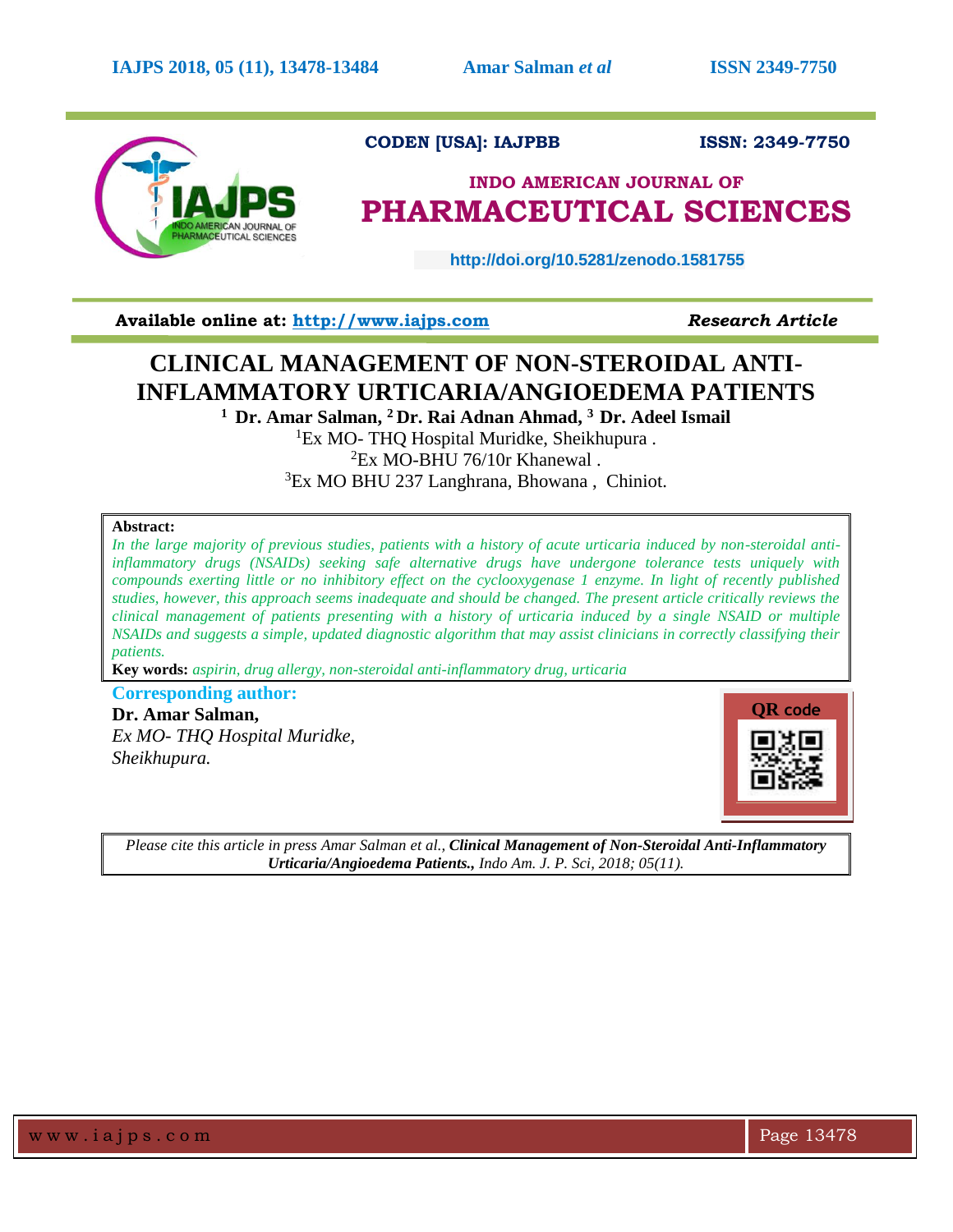#### **INTRODUCTION**

Non-steroidal anti-inflammatory drugs (NSAIDs) are the most frequently prescribed drug class in the world. Their widespread use, more multiplied by the very fact that, in many countries, some very popular compounds, such as acetylsalicylic acid (ASA), propionic acid derivatives, or paracetamol (acetaminophen), are present in over-the-counter medication, is definitely the most cause for the increasing range of adverse reactions elicited by this medication that has been recorded worldwide (Brockow, 2012).

Although NSAIDs are typically well tolerated, they may induce a large spectrum of adverse reactions, some of which are potentially fatal. The most common adverse reactions coupled to their repressing effects on the cyclooxygenase one (COX-1) enzyme are inflammation and peptic ulcers. Other adverse reactions include hepatitis and liver toxicity, anemia, interstitial nephritis, erythema multiform, toxic epidermal necrolysis (Lyell's syndrome), Stevens-Johnson syndrome, and (cutaneous and/or respiratory) immediate allergic and pseudo-allergic reactions (Gomez et al., 2010).

The term pseudo-allergic defines reactions characterized by clinical symptoms that suggest an immune pathogenesis but for which there is no evidence of an immune-mediated mechanism. The most pseudo-allergic reactions to NSAIDs are presently considered to be associated with their inhibitory effects on the COX-1 enzyme. Urticaria/angioedema is that the most typical adverse reaction induced by NSAIDs seen by allergologists and possibly represents the foremost frequent druginduced skin disorder; it's been calculable that it happens in 0.1 to 0.3% of subjects exposed to NSAIDs.

One needs to confine mind that almost all patients presenting with an unequivocal history of urticaria (with or while not angioedema) following the bodily process of NSAIDs are, reasonably, already convinced that they cannot take the offending drug any more. Invariably, their question is ''what am i able to take in case of headache, pain, or fever? '' the current article focuses on the clinical management of patients with NSAID-induced urticaria/angioedema in sight of recently revealed literature (Eric, 2006).

The present review was written on the idea of a literature research distributed victimisation PubMed/MEDLINE. Articles addressing NSAID elicited urticaria revealed throughout the last twenty

five years were considered.

#### **Multiple- versus Single-NSAID**

Intolerance Multiple-NSAID Intolerance

It is well known that up to 30% of patients with chronic urticaria experience flares of hives following the ingestion of aspirin or chemically unrelated NSAIDs; in general, offending drugs exert an inhibitory effect on the COX-1 enzyme. Unlike immunoglobulin (Ig)E-mediated hypersensitivity, this kind of intolerance frequently occurs on the first administration of a certain drug and parallels the clinical activity of the underlying chronic urticaria; drugs that induced severe skin reactions throughout a section of moderate activity of the disease could also be tolerated throughout a resultant part of remission (Gomez et al., 2010).

Differently from chronic urticaria patients, the possible existence of otherwise normal subjects with multiple NSAID intolerance (defined as several distinct episodes of acute urticaria following the ingestion of chemically unrelated NSAIDs within the absence of any episode of spontaneous urticaria) has been a matter of discussion for a protracted time. The 1998 edition of the foremost authoritative textbook of medicine still explicit that ''after earlier exposure to a particular ASA or NSAID, otherwise normal appearing individuals may develop urticaria, angioedema, or anaphylaxis on re-exposure to an equivalent drug (Kasperska-Zając et al., 2012).

In this type of reaction, cross-reactivity between ASA and NSAIDs does not occur.'' However, during the last two decades, a number of clinical studies assessing the tolerance to alternative NSAIDs in traditional subjects with a history of single-NSAID intolerance found that a number of them reacted to compounds that were with chemicals distinct from the volatile ones which were, hence, expected to be tolerated (Eric, 2006).

Further, in one study specifically reaching to clarify now, 12 months of 261 subjects while not chronic urticaria were finally found to own multiple-NSAID intolerance on the idea of the clinical history and oral tolerance take a look at results.16 curiously, and similarly to patients with aspirin-exacerbated respiratory disease (AERD), in patients with acute urticaria induced by distinct NSAIDs (both with and without chronic urticaria), cross-reactions occurred mainly among COX-1- inhibiting drugs, whereas drugs exerting little effect on the COX-1 enzyme (nimesulide, paracetamol, COX-2 inhibitors) and NSAIDs characterized by different mechanisms of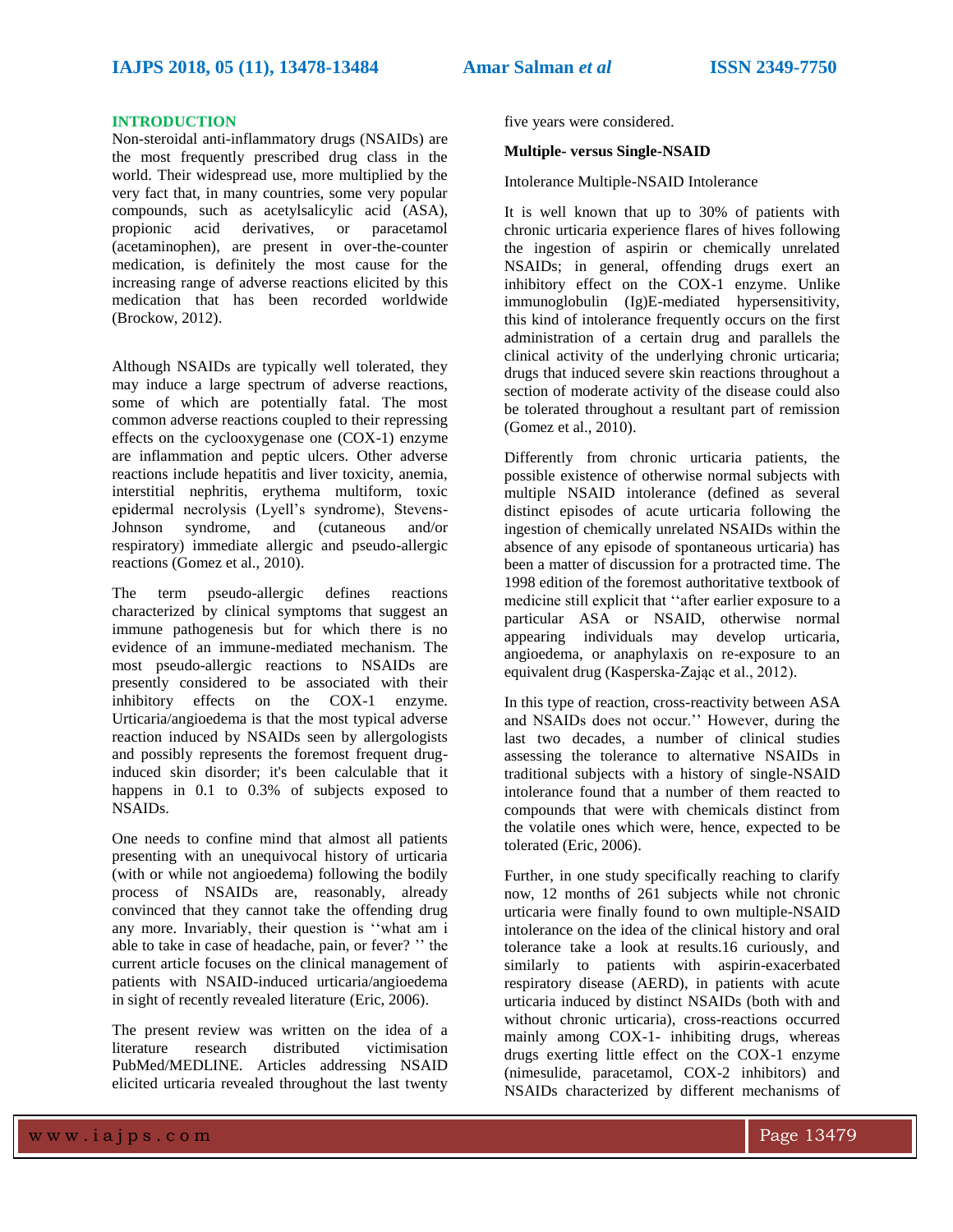actions (floctafenine, paracetamol) or opiate agonists with analgesic activity (tramadol) were generally well tolerated. These observations clearly suggested that COX-1 inhibition plays a pathogenic role in immediate pseudo-allergic skin reactions induced by NSAIDs (Gomez et al., 2010).

COX blockade ''deviates'' arachidonic acid metabolism toward the 5-lipoxygenase pathway, and this eventually results in the production of cystinyl leukotrienes (Cys-LTs 5 LTC4, LTD4, LTE4). Cys-LTs are potent mediators of inflammatory processes, and there is some evidence that they may act as mediators in urticaria. Their intradermal injection elicits a wheal and flare reaction either in chronic urticaria patients or in normal subjects, and on a molar basis; Cys-LTs are 100 times more potent than histamine in inducing wheal and flare reactions (Eric, 2006) .

Recent studies showed that each chronic hives patients with non-steroidal anti-inflammatory intolerance and patients with AERD square measure characterised by elevated baseline urinary LTE4 levels and located that such levels are markedly increased by aspirin administration. The central role contend by Cys-LTs as mediators of aspirin-induced urticaria (and most likely of multiple-NSAID reactivity while not chronic urticaria) is indirectly confirmed by studies showing a protecting role by leukotriene receptor antagonists. Interestingly, many studies found associate degree association between multiple-NSAID intolerance in otherwise traditional subjects and atopic standing (Gomez et al., 2010).

#### **Single-NSAID Intolerance**

Intolerance to single NSAIDs has been according by many studies. Offending drugs include pyrazolones, paracetamol, aspirin, ketorolac, nimesulide, and celecoxib. It has been inferred that during a proportion of those cases. the pathogenesis is actually Ig mediate, as sometimes suggested by positive skin tests with the offending compounds. Moreover, a genetic disposition to NSAID-induced hypersensitivity reaction reactions looks to exist.

In patients with single-NSAID intolerance, crossreactions could occur among identical chemical family however not between with chemicals distinct medicine, and this type of reaction never occurs on first exposition.

However, the chance that reactions to single NSAIDs are cox-1 mediate additionally cannot

be dominated out. These patients would possibly for a few reason show completely different threshold or different cistron polymorphisms and develop multiple-NSAID intolerance at a later date. In effect, in an exceedingly previous study, close to thirty fifth of otherwise traditional patients with a history of **urticaria**

iatrogenic by one NSAID developed

hronic urticaria one to ten years after the adverse drug reaction, suggesting that chronic urticaria might remain in a state of latency for years, with NSAID intolerance as the only sign of its presence (Kasperska-Zając et al., 2012).

#### **New Classification of Immediate Allergic and Pseudo-allergic NSAID-Induced Reactions**

Based on the studies reported above, in 2001, Stevenson and colleagues proposed a novel classification of allergic and pseudo-allergic reactions induced by NSAIDs that includes six distinct categories of patients (Table 1).

Cross-Reaction/Reaction on

|                | Type of Allergic/Pseudoallergic Reactions                         | <b>Underlying Disorder</b>        | Cross Itementary Itements on<br><b>First Exposure</b> |
|----------------|-------------------------------------------------------------------|-----------------------------------|-------------------------------------------------------|
| $\mathbf{1}$   | Asthma and rhinitis exacerbated by NSAID                          | Asthma/sinusitis/polyposis        | Yes                                                   |
| 2              | Urticaria/angioedema exacerbated by NSAID                         | Chronic urticaria                 | Yes                                                   |
| 3              | Urticaria/angioedema from single NSAID                            | None                              | No                                                    |
| $\overline{4}$ | Acute urticaria/angioedema from multiple NSAIDs                   | None                              | Yes                                                   |
|                | Anaphylaxis from single NSAID                                     | None                              | No                                                    |
| 6              | Blended respiratory/cutaneous reaction from one<br>or more NSAIDs | Asthma/rhinitis/polyposis or none | Yes or No                                             |

Table 1. Classification of Allergic and Pseudoallergic Reactions Induced by Nonsteroidal Anti-Inflammatory Drugs

 $NSAID = nonsteroidal anti-inflammatory drug.$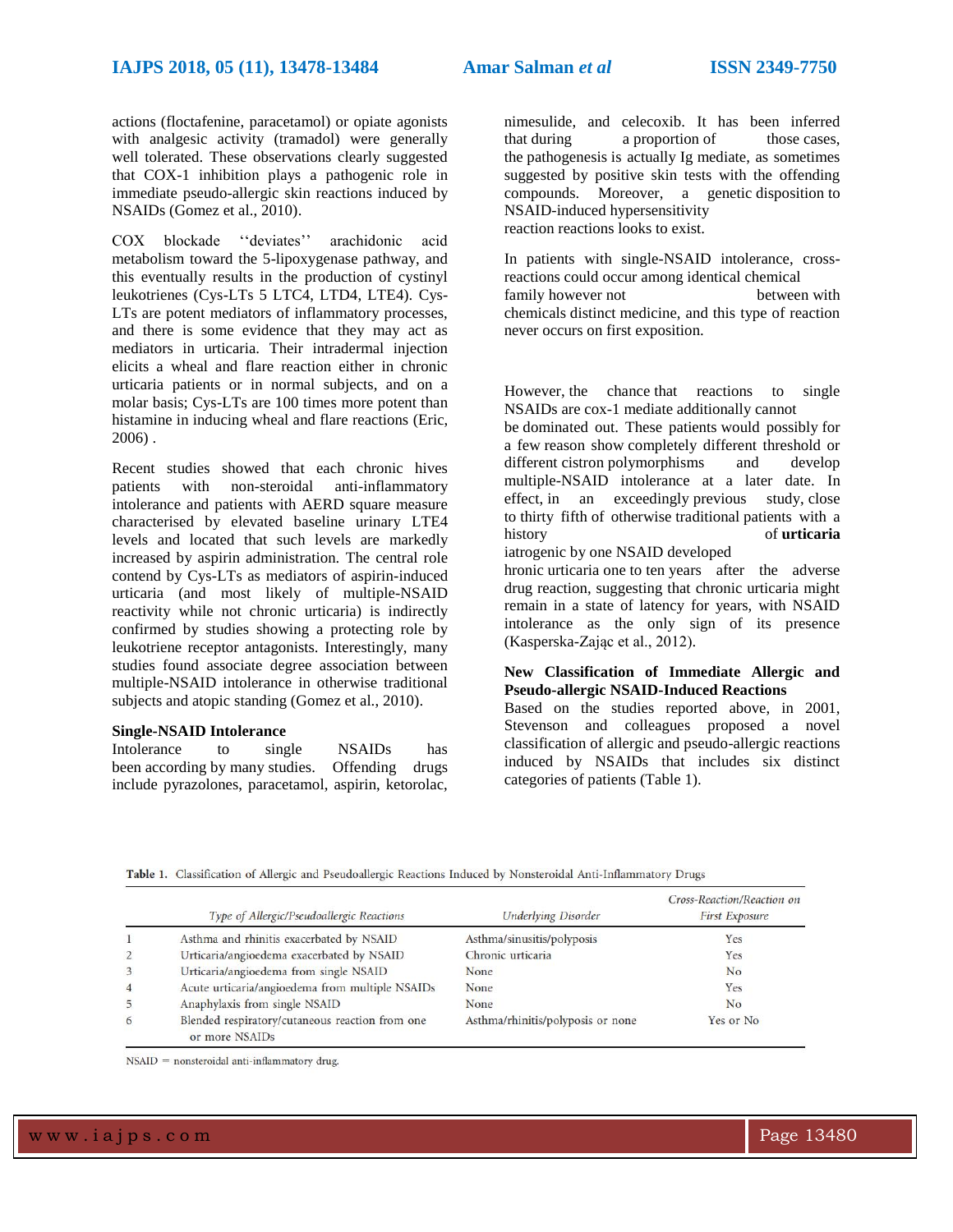Interestingly, skin reactions (urticaria/angioedema) are present in 5 of six classes.This classification was afterward adopted within the last edition of the treatise Allergy: Principles and follow. Notably, the distinction between kind two and kind four multiple-NSAID intolerance relies unambiguously on the presence or absence of chronic urticaria as an underlying disorder. Recent studies appear to get rid of even this distinction as:

1- Type 4 subjects show an extremely high prevalence of positive reactions on an autologous serum skin test, a typical feature of patients with auto-reactive chronic urticaria. A positive autologous serum skin test has been associated with circulating IgG autoantibodies specific for IgE or for the high-affinity IgE receptor FceRI, present on basophils and mast cells (Eric, 2006).

2. According to the Approximately 35% of otherwise normal patients with a history of single- or multiple-NSAID intolerance (urticaria) develop chronic urticaria 1 to 10 years after the adverse drug reaction.

#### **Diagnostic Workup**

In view of the potential distinct pathological process underlying multiple- or single-NSAID reactivity, the most important clinical point to establish is whether the patient presenting with a history of NSAID-induced urticaria/angioedema is a mono-reactor or a multi-reactor. To this finish, both a thorough interview and oral challenge tests with properly chosen alternative substances are essential. A classification of the foremost necessary NSAIDs per their repressive resul t on COX isoenzymes is shown in Table two.

Table 2. Classification of the Most Commonly Employed NSAIDs According to Their Inhibitory Effect on COX Isoenzymes

| COX-1/COX-2 inhibitors                                                |
|-----------------------------------------------------------------------|
| Salicylates (aspirin, diflunisal, salsalate)                          |
| Oxicams (piroxicam)                                                   |
| PAD (ibuprofen, naproxen, ketoprofen, fenprofen, flurbiprofen)        |
| Arylacetic acids (indomethacin, etodolac, sulindac, diclofenac,       |
| tolmetin)                                                             |
| Fenamates (meclofenamate, mefenamic acid)                             |
| Pyrrolopyrrole (ketorolac)                                            |
| Pyrazolones (phenylbutazone, oxyphenbutazone, feprazone,              |
| noramidopyrine)                                                       |
| Weak COX-1/COX-2 inhibitors                                           |
| Paracetamol                                                           |
| Preferential COX-2 inhibitors                                         |
| Nimesulide, meloxicam                                                 |
| Selective COX-2 inhibitors                                            |
| Coxibs (eg, etoricoxib, rofecoxib, celecoxib)                         |
| $COX = cyclooxygenase$ ; NSAID = nonsteroidal anti-inflammatory drug; |

 $PAD =$  propionic acid derivatives.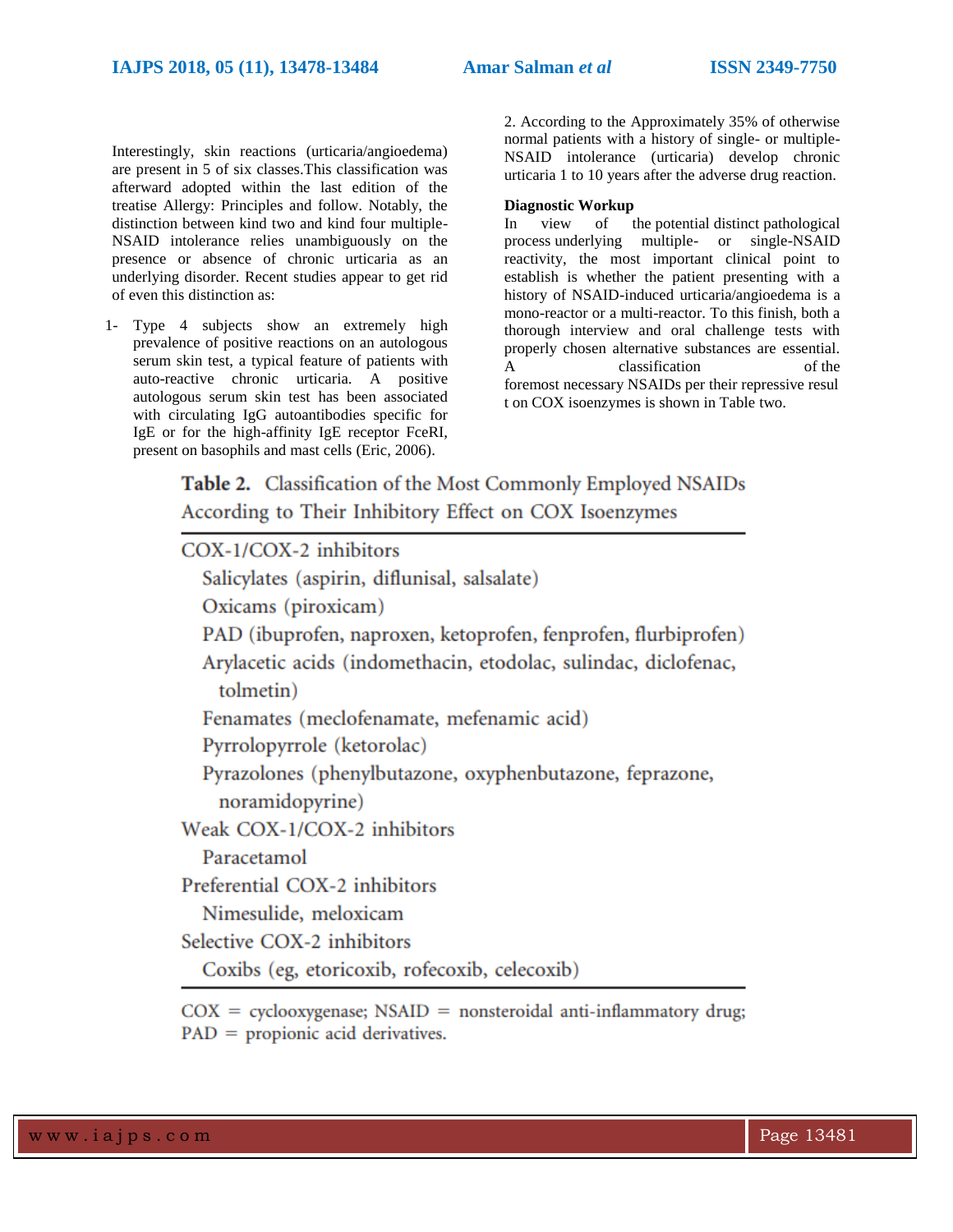A supportive provocation take a look at with the reported volatile drug isn't secure for the subsequent reasons:

1. In mono-sensitized patients with IgE-mediated hypersensitivity, the challenge test might cause severe, even life-threatening adverse reactions.

2. In the clinical practice, the offending drug can, in most instances, be substituted with a number of equally effective but chemically distinct compounds.

In patients with a history of urticaria/angioedema caused by one cox-1 substance (eg, diclofenac, piroxicam, naproxen, aspirin), tolerance tests should start with a chemically distinct COX-1 inhibitor. There are several reasons why these patients should be challenged first with another non-selective COX inhibitor rather than with a selective COX-2 inhibitor. First, this is the only way to establish whether the patient is really mono-sensitized (ie, if the patient may take any NSAID other than the offending one) or if the reported reaction one) or if the reported reaction represents the primary sign of a multiple-NSAID intolerance. Second, the long-term use of COX inhibitors has been associated with an increase in cardiovascular events, and this has brought about the withdrawal of most of them from the market; presently, the only surviving drug of this class is etoricoxib, which is, however, under examination by governmental drug agencies. Similarly, floctafenine was withdrawn from the market some years past (Chan, 2006).

As a consequence, the spectrum of NSAIDs exerting little or no inhibitory activity on COX-1 is presently very limited, including only nimesulide, paracetamol, and meloxicam. Third, the anti-inflammatory and/or analgesic activity of these remaining substances (nimesulide, paracetamol, meloxicam) is, in most cases, inferior to non-selective COX inhibitors and not sufficient to control adequately chronic inflammatory disorders, such as arthritis (Eric, 2006).

Patients already presenting with a history of multiple nsaid intolerance, with or while not underlying chronic urticaria, ought to directly endure oral tolerance tests

with medication exerting very little or no Coxinhibition. In patients with chronic rash, a state of moderate activity of the underlying disease will probably avoid false negative results. In these patients, it's conjointly essential that the challenged<br>drug induces an unequivocal exacerbation of  $drug$  induces an unequivocal underlying urticaria to provide a positive result. In uncertain cases, patients with active urticaria ought to be challenged a second time to verify that any reaction or exacerbation is really because of the drug being tested (Kasperska-Zając et al., 2012) .

Finally, in patients with a history of an allergic or hypersensitivity reaction reaction to ASA World Health Organization want aspirin as a prophylactic treatment for coronary artery disease or for angioplasty or stent procedures, the safest procedure is probably to give alternative prophylactic substances, such as indobufen, ticlopidine, clopidogrel, or dipyridamole.

Oral Tolerance/Provocation Tests practically, oral tolerance/provocation challenges are carried out, giving patients increasing doses of the drug under consideration until the therapeutic dose is reached. In general, based on previous studies from this allergy center, two doses per substance (corresponding to one-quarter and three-quarters of a therapeutic dose) given at 1-hour intervals seem to be a safe, convenient, and sensitive way to observe multiple-NSAID intolerance. Patients should be kept under observation for at least 1.5 hours after the last provocative dose as most adverse reactions occur within this short time (Kasperska-Zając et al., 2012).

Otherwise traditional subjects (ie, patients without a history of chronic urticaria), oral tolerance tests can be carried out in an open fashion. In subjects with chronic urticaria, it might be necessary to carry out these tests in a single-blind, placebo-controlled manner. Only the looks of unequivocal urticaria/angioedema ought to be thought of a positive response.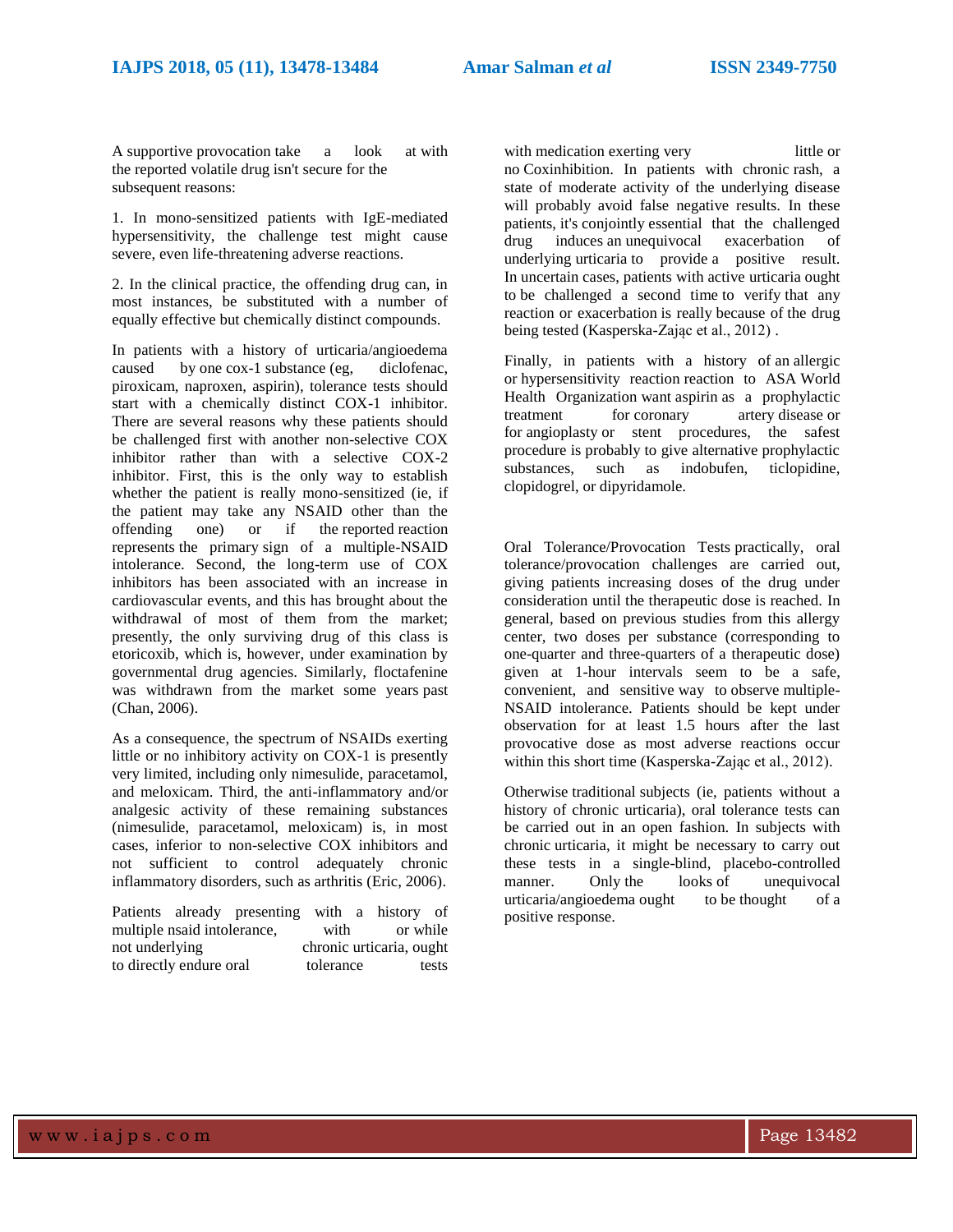

#### Figure 1

#### (Source: Kasperska-Zając et al., 2012)

Diagnostic workup in patients intolerant to non-steroidal anti-inflammatory drugs (NSAID). COX 5 cyclooxygenase.

#### **CONCLUSION:**

In the absence of reliable in vivo and in vitro tests, oral challenge tests remain the only way to assess tolerance or intolerance to specific NSAIDs in subjects with a history of urticaria induced by these substances and, hence, to respond satisfactorily to patients' requests and needs. Progress in the knowledge of the pathogenesis of immediate allergic and pseudo-allergic reactions induced by NSAIDs, along with the observations coming from recent studies of oral challenges with alternative antiinflammatory drugs, has led to a simplification of our

### **REFERENCES:**

induced urticaria.

1. Brockow, K. (2012). Time for more clinical research on non-steroidal anti-inflammatory drug-induced urticaria/angioedema and anaphylaxis. Clinical & Experimental Allergy, 43(1), pp.5-7.

approach to patients with a history of NSAID-

2. Chan, F. (2006). Management of High-risk Patients on Non-steroidal Anti-inflammatory Drugs or Aspirin. Drugs,  $66(Suppl 1)$ ,